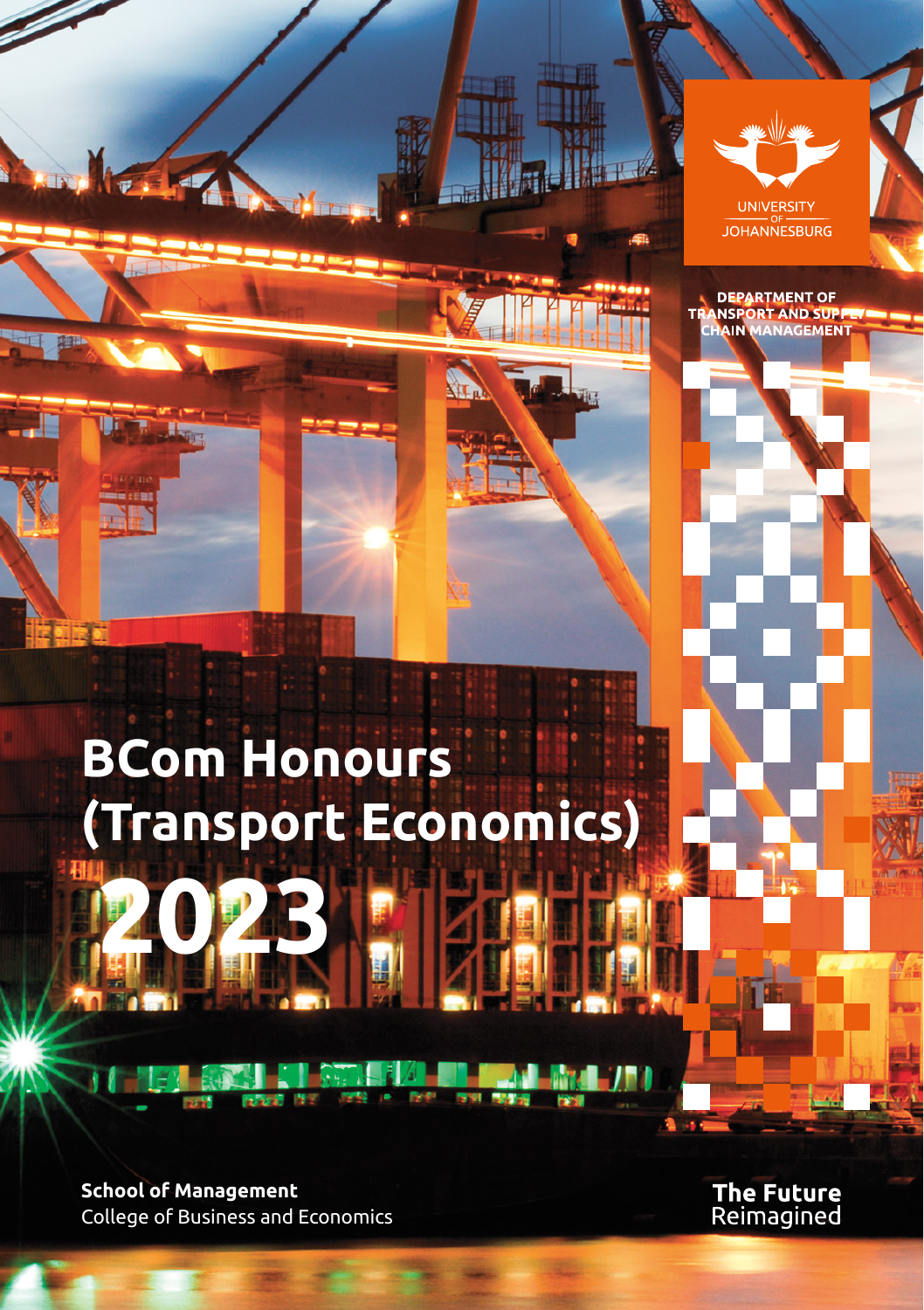

## **BCOM HONOURS (TRANSPORT ECONOMICS)**

#### **PROGRAMME CO-ORDINATION**

#### **DEPARTMENTAL CHAIRPERSON**

**Prof N Pisa** • 011 559 4288 • D Ring 7, APK • noleenp@uj.ac.za **PROGRAMME MANAGERS**

### **Mrs E Kriel** • 011 559 2084 • D Ring 7, APK • ekriel@uj.ac.za

**Dr R Luke** • 011 559 4951 • D Ring 7, APK • rluke@uj.ac.za PROGRAMME CO-ORDINATOR

**Ms A Kasoojee** • 011 559 2464 • D Ring 721, APK • adeelak@uj.ac.za ENQUIRIES: COLLEGE

**Mr I Seeletse** • 011 559 2725/3919

A Ring 217, APK • iseeletse@uj.ac.za

ENQUIRIES: FINANCE

**Mr D Kaloma** • 011 559 3871

A Ring 217, APK • denverk@uj.ac.za

Department of Transport and Supply Chain Management

School of Management (SoM)

College of Business and Economics (CBE)

University of Johannesburg, Auckland Park Kingsway Campus (APK)

PO Box 524 Auckland Park 2006 • Fax 011 559 2806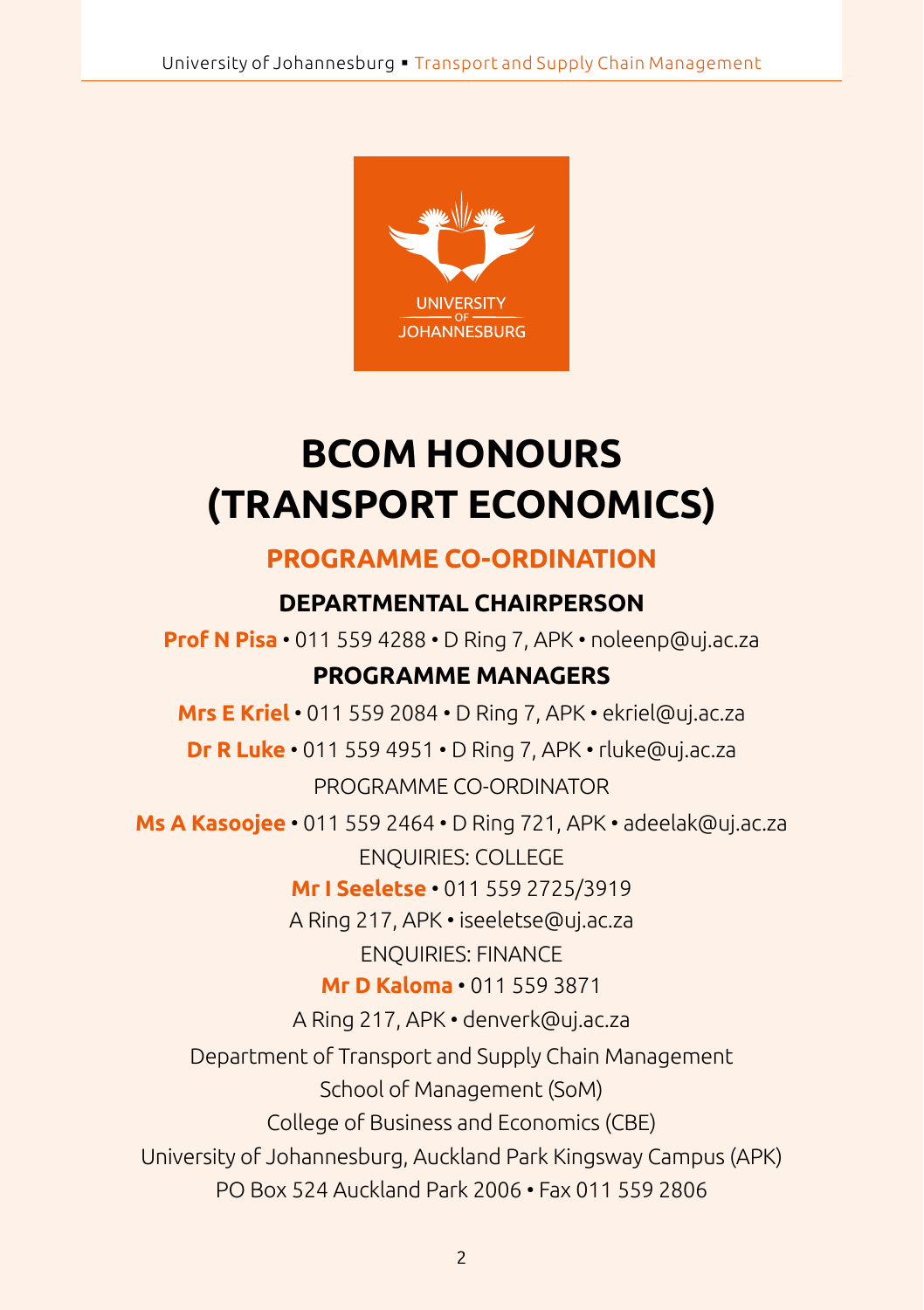#### **Applications will be accepted until October of each year.**

#### **1. GENERAL**

 The Department of Transport and Supply Chain Management offers training in two fields for the degree:

- **• BCom Honours (Transport Economics)**
- **• BCom Honours (Logistics Management)**

After completion of an honours degree, advanced study may be undertaken in one of the following:

- **• MCom / MPhil** (with the same endorsement as for honours). This is a dissertation on an approved subject under leadership of a study leader.
- **•** A course based **MCom with specialisation in Supply Chain Management** is offered in the College.

The Department also provides the opportunity to obtain DCom and DPhil degrees in Logistics Management or Transport Economics, in which research is undertaken under guidance of a study leader appointed by the department.

#### **2. COMPOSITION OF THE PROGRAMME**

The Honours programme has 21 modules. A learner should do at least 11. A particular programme is assembled according to certain requirements. A number of compulsory modules are included in each programme and in some instances it is prescribed that modules or combinations of modules, must be completed in a specified order.

The reason for this is to ensure the necessary frame of reference before continuing with the next modules.

The composition of the various modules are set out in paragraph 10. The nature of the various modules indicates a certain measure of flexibility, which inter alia manifests itself in the format of a task or assignment.

#### **www.uj.ac.za/transport**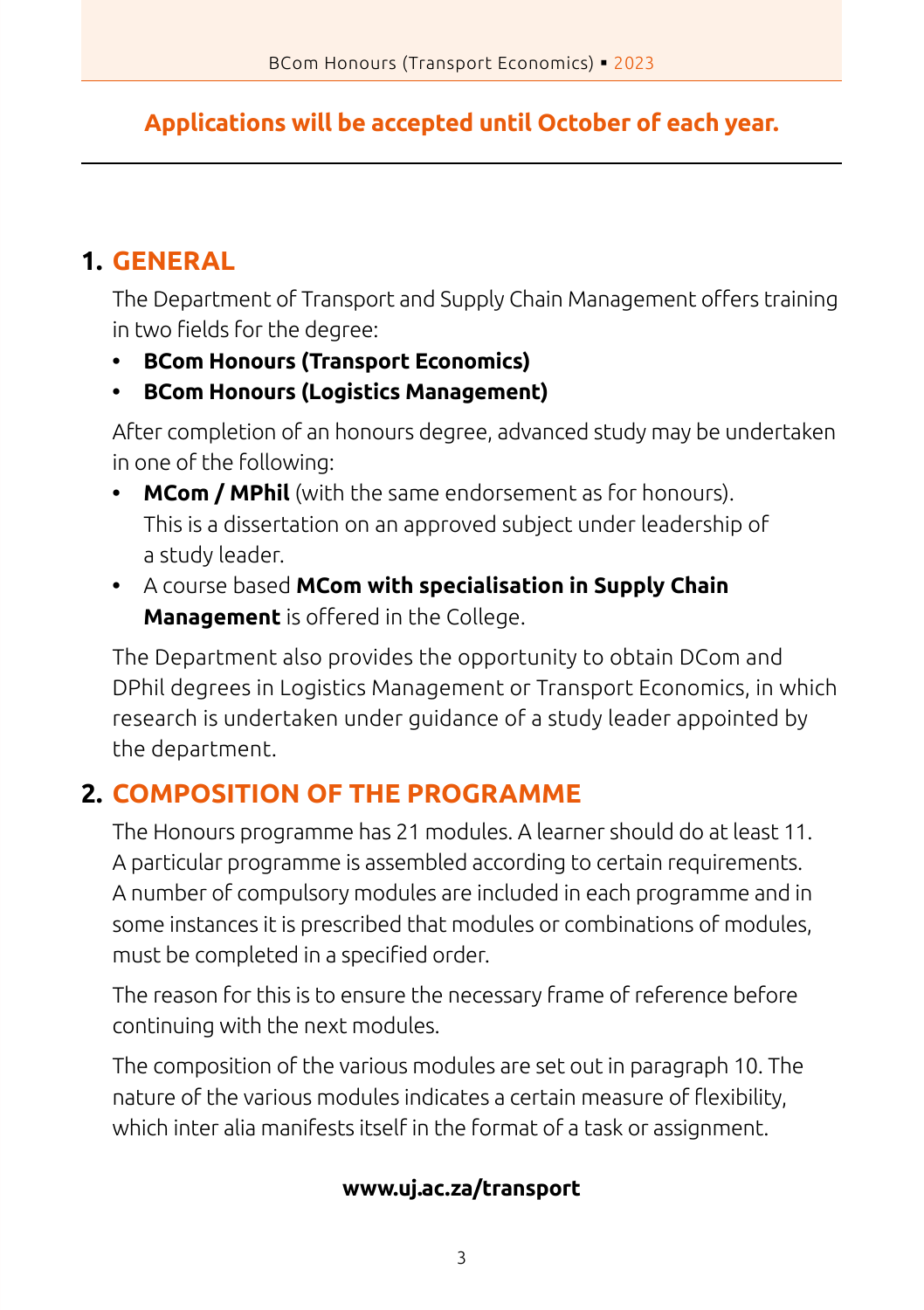Lectures are all "after hours" depending on the choice of course. Lectures start at 17:10 – 19:00 and 18:50 – 21:00. Tests and exams are written during the day.

#### **3. METHOD OF PRESENTATION**

The following is valid for each of the modules:

**Class discussions**: at least seven meetings per module, following a set timetable.

**Test**: a written test of at least three hours, following a pre set timetable.

**Task or assignment:** varies from module to module.

**Examination**: a written paper of three hours during the official university examinations, following a pre set timetable.

#### **4. SUCCESS CRITERIA**

The pass mark for each module is 50%. The degree is awarded *cum laude* if the average mark of the 11 modules is at least 75%. The mark for each module consists of two equally weighted components, viz. the examination mark and the semester mark. A minimum semester mark of 40% is required for entry to the exam. The semester mark of each module is comprised of the test and the task/assignment, and also other possible components, and is elucidated in the learner guide for each module. The year module of Research Project has calculation criteria based on continuous assessment, the outcomes of which are stipulated in the learner guide for the module.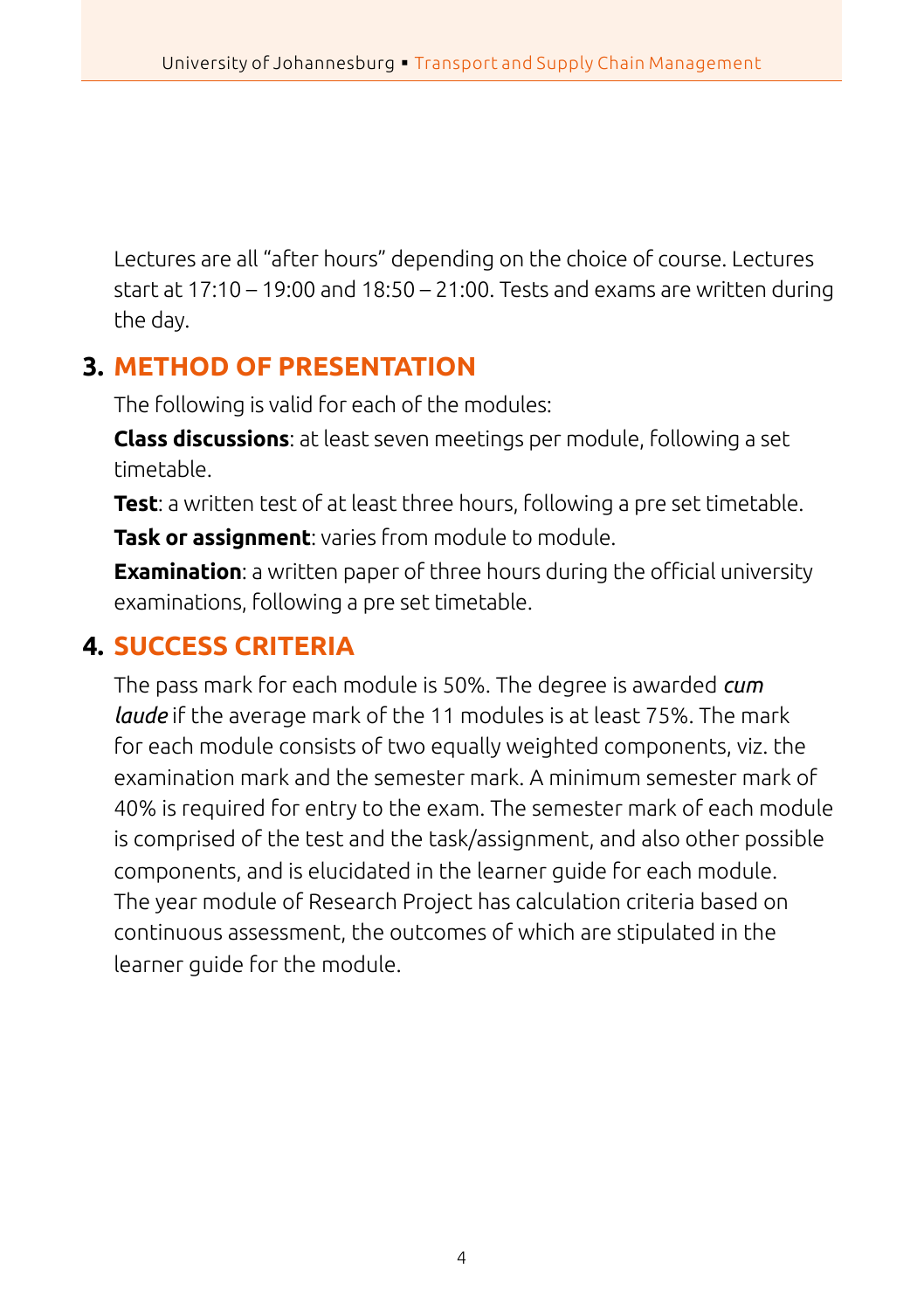#### **5. ENTRANCE REQUIREMENTS**

#### **Please be advised that all applications are subject to a screening process. Applicants will be advised if they have been accepted.**

The following minimum admission requirements apply for BCom Honours (Transport Economics)

(a) BCom (Transport Economics) degree.

#### **OR**

- (b) Advanced Diploma (Transport Management) degree **OR**
- (c) Any other BCom with a major with comparable content, and as far as is necessary, complemented by an entrance examination
- (d) Please be advised that academic performance in past qualifications will be taken into consideration.

#### **AND**

#### (e) Adequate English language proficiency.

In the case of the before mentioned, the programme co-ordinators determine the necessity for entrance examinations in consultation with an academic selection committee for each prospective learner, taking into account academic background and performance, together with the practical experience of the prospective learner. If applicable, a candidate will be informed about this.

Admission to study is no guarantee of the successful completion of the programme. At the end of each semester each learner's continuation of studies is judged on the basis of the performance during the preceding examination.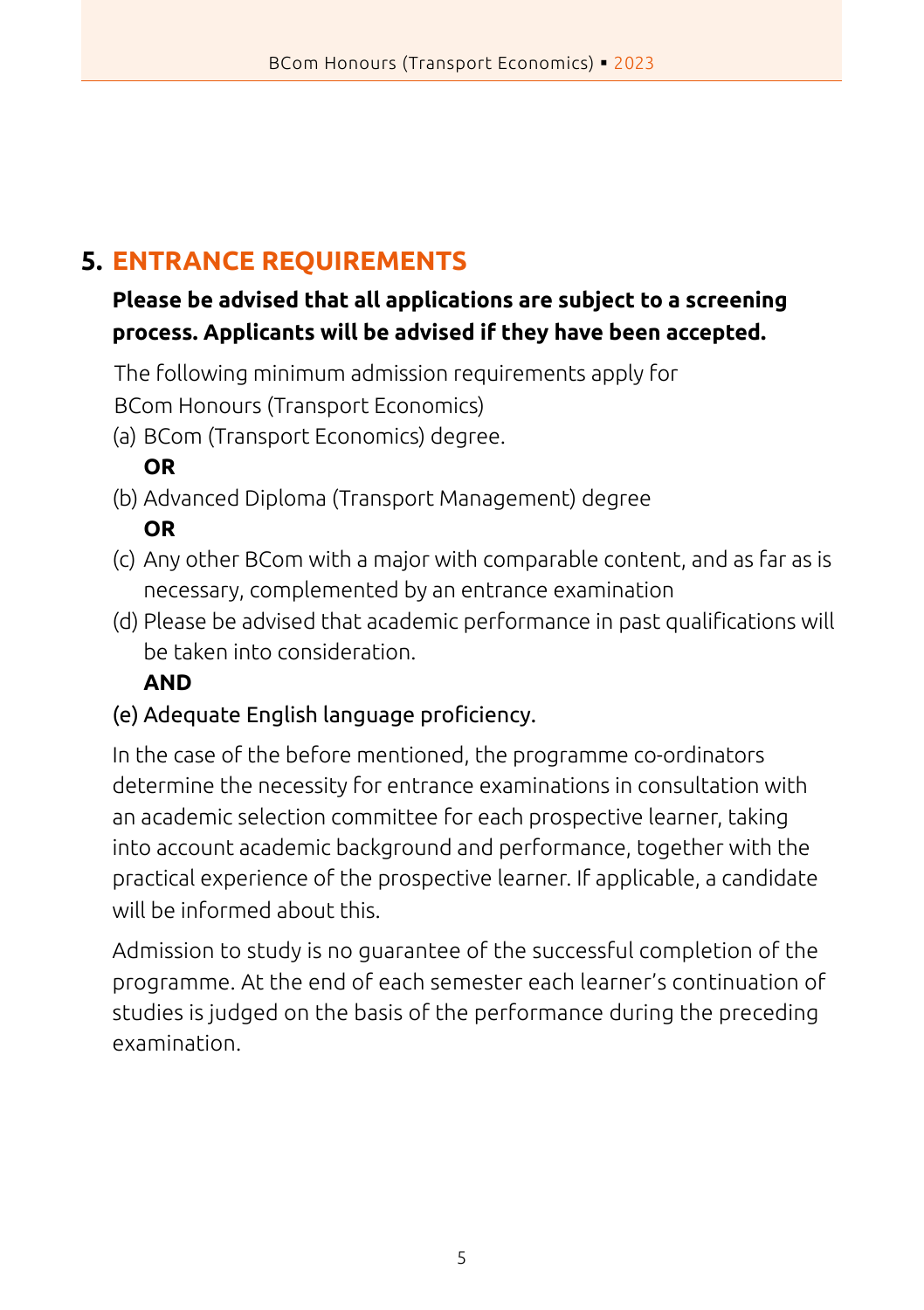#### **6. STUDENTS FROM OTHER UNIVERSITIES**

All learners who attained their B degree at another university (or who have not been enrolled at the University of Johannesburg for more than 1 year) must complete the University of Johannesburg application form. The following must be included:

- • A certified copy of the qualification (if already completed).
- • A certified copy of an official academic record issued by the university.
- A statement from the university (or academic department) in respect of the content matter of subject courses that are indicated as prerequisites e.g. Transport 3A; Transport 3B.
- • Certified copies of identity documents/passports.
- • SAQA verification for international students.

#### **7. FURTHER INQUIRIES**

Further information and general inquiries may be addressed to the programme co-ordinator.

#### **8. CURRICULUM BCOM HONOURS (TRANSPORT ECONOMICS)**

| <b>YEAR MODULE</b>                     |                              |                              |  |  |  |  |
|----------------------------------------|------------------------------|------------------------------|--|--|--|--|
| <b>MODULE</b><br><b>NAME</b>           | <b>MODULE</b><br><b>CODE</b> | <b>NQF</b><br><b>CREDITS</b> |  |  |  |  |
| Research Project: Transport Management | <b>TRE8X15</b>               | 30                           |  |  |  |  |
|                                        | 1 Year module                | 30<br><b>Credits</b>         |  |  |  |  |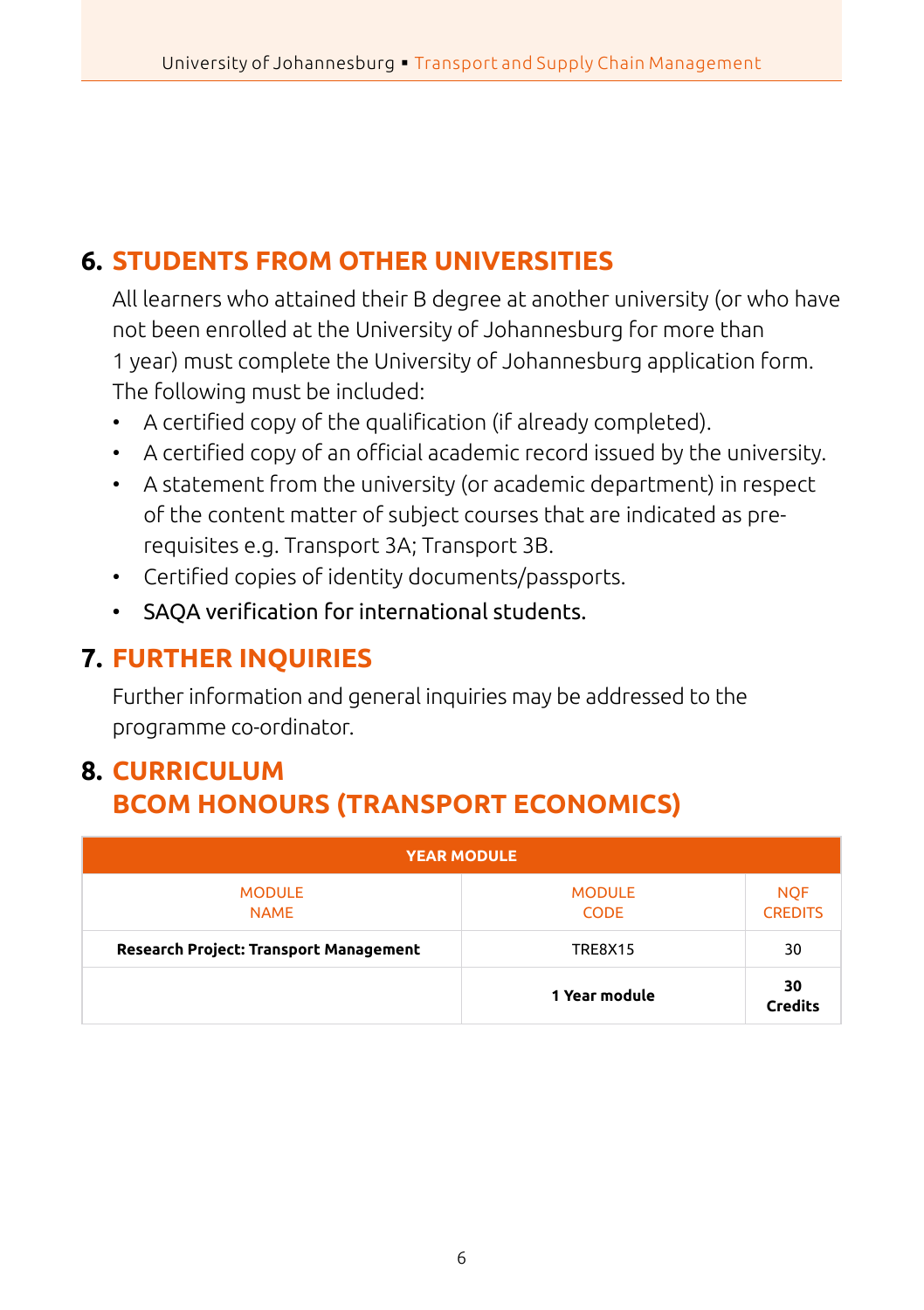| <b>SEMESTER MODULES</b> |  |  |
|-------------------------|--|--|
|                         |  |  |

| <b>FIRST SEMESTER</b>                                                                                                                                    |                              | <b>SECOND SEMESTER</b>                                                                                                                                   |                                                                    |                              |                              |
|----------------------------------------------------------------------------------------------------------------------------------------------------------|------------------------------|----------------------------------------------------------------------------------------------------------------------------------------------------------|--------------------------------------------------------------------|------------------------------|------------------------------|
| <b>MODULE</b><br><b>NAME</b>                                                                                                                             | <b>MODULE</b><br><b>CODE</b> | <b>NOF</b><br><b>CREDITS</b>                                                                                                                             | <b>MODULE</b><br><b>NAME</b>                                       | <b>MODULE</b><br><b>CODE</b> | <b>NOF</b><br><b>CREDITS</b> |
| <b>Urban Transport</b><br><b>Studies</b>                                                                                                                 | TRE8X03                      | 12                                                                                                                                                       | Infrastructure<br><b>Studies</b>                                   | <b>TRE8X04</b>               | 12                           |
| <b>Transport Policy and</b><br>Regulation                                                                                                                | <b>TRE8X01</b>               | 12                                                                                                                                                       | <b>Urban Transport and</b><br>Society                              | <b>TRE8X02</b>               | 12                           |
| <b>Principles of</b><br><b>Transport Economics</b>                                                                                                       | (new<br>code)                | 12                                                                                                                                                       | <b>Contemporary Issues</b><br>in Transportation                    | (new<br>code)                | 12                           |
| Electives - Choose TWO of the following:*<br>(when a particular first semester module is<br>taken, the matching second semester module<br>is compulsory) |                              | Electives - Choose TWO of the following:*<br>(when a particular first semester module is<br>taken, the matching second semester module<br>is compulsory) |                                                                    |                              |                              |
| Contemporary<br><b>Issues in Logistics</b><br>Management                                                                                                 | CIL8X01                      | 12                                                                                                                                                       | <b>Supply Chain</b><br>Management                                  | LMA8X02                      | 12                           |
| <b>Introduction To</b><br><b>Aviation And</b><br>Regulation                                                                                              | <b>TRE8X13</b>               | 12                                                                                                                                                       | <b>Airlines and Airports</b>                                       | <b>TRE8X14</b>               | 12                           |
| <b>Rail Transport</b><br>Management                                                                                                                      | <b>TRE8X07</b>               | 12                                                                                                                                                       | <b>Rail Transport Issues</b>                                       | <b>TRE8X08</b>               | 12                           |
| <b>Introduction To</b><br>Shipping and<br><b>Maritime Regulation</b>                                                                                     | <b>TRE8X11</b>               | 12                                                                                                                                                       | Shipping and<br><b>Harbours</b>                                    | <b>TRE8X12</b>               | 12                           |
| <b>Road Freight</b><br><b>Transport</b><br>Management                                                                                                    | <b>TRE8X09</b>               | 12                                                                                                                                                       | <b>Road Transport</b><br><b>Costing and</b><br><b>Distribution</b> | <b>TRE8X10</b>               | 12                           |
|                                                                                                                                                          | 5<br>Semester<br>modules     | 60<br>Credits                                                                                                                                            |                                                                    | 5<br>Semester<br>modules     | 60<br>Credits                |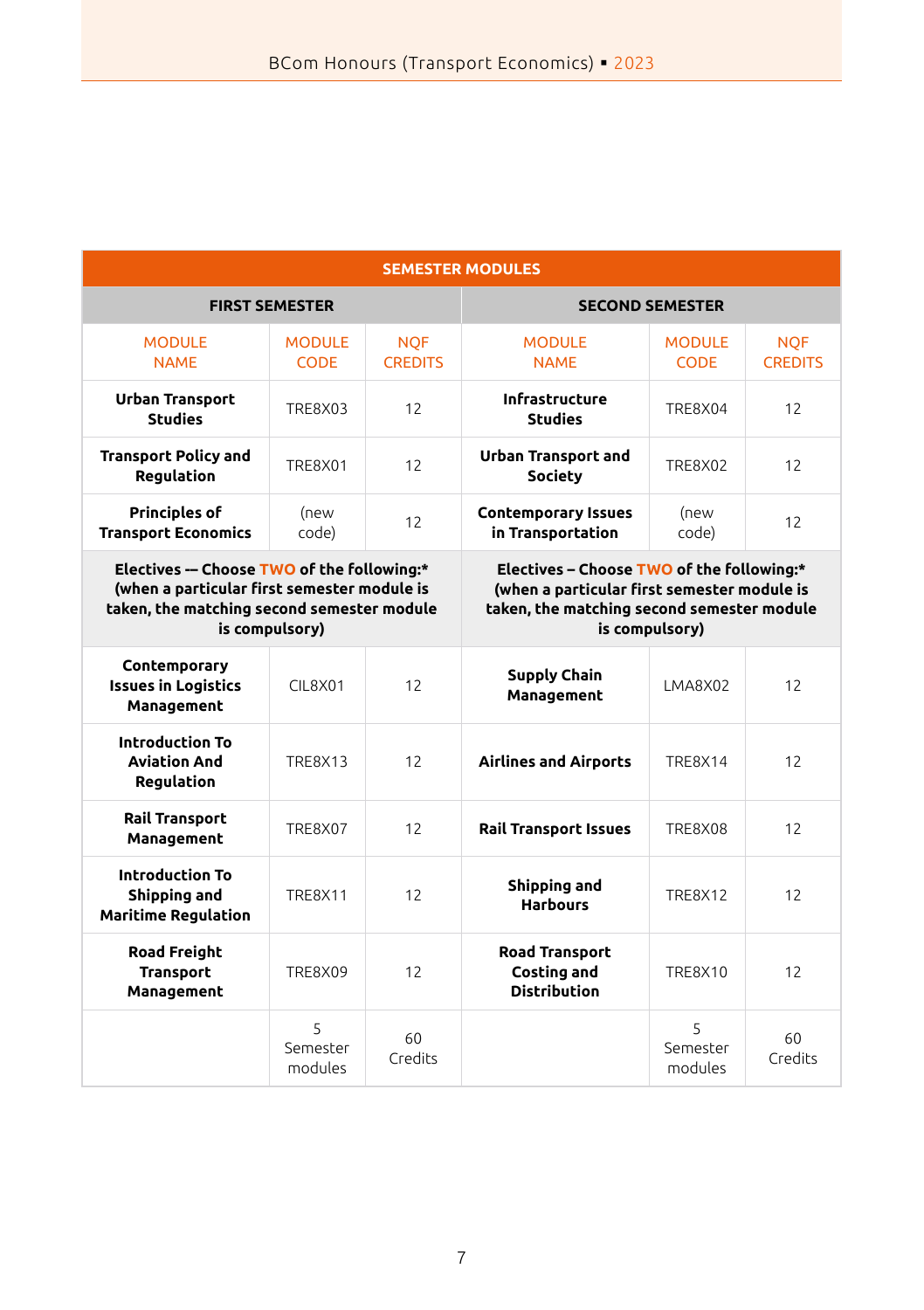#### **9. CONTENT**

#### **Transport Policy (TRE8X01 & TRE8X02 Pipeline)**

The purpose of these modules are to provide the learner with an in-depth understanding of the nature of transport policy, its importance within the context of the national economy, the steps in the policy formulation process and the instruments available to policy makers. Topics include: The nature of public policy. Steps in the policy formulation process. Defining the public interest. Interest and pressure groups. The politicaltechnical relationship in policy making. Policy analysis and decision frameworks. Identifying objectives. Proposing alternatives and making recommendations. Evaluating performance. Supporting documentation includes: The Moving South Africa Strategy. The White Paper on National Transport policy. SADC Protocol and NEPAD strategy. Isotope Report, Implementation of White Papers and Policies, etc.

Describe various government departments and agencies in South Africa dealing with transport policy; and analyse, transform and critically evaluate international and national approaches to policy formulation and instruments. Apply the management principles of organizing and coordinating resources in a transport policy formulation context, reflecting on the financial implications and the applications made. Conduct specialized scholastic, professional, technical and advanced research in the national and international transport policy field, including gathering analysing and interpreting related information using the appropriate management technology and reflect upon the research undertaken. Demonstrate an ability to critically review, consolidate, and extend a systematic and coherent body of knowledge, with respect to issues of national and international transport policy, and reflect upon the communication undertaken. Analyse national transport policy documents, reflecting on the principles of transport policy formulation applied therein and identifying possible problems and solutions.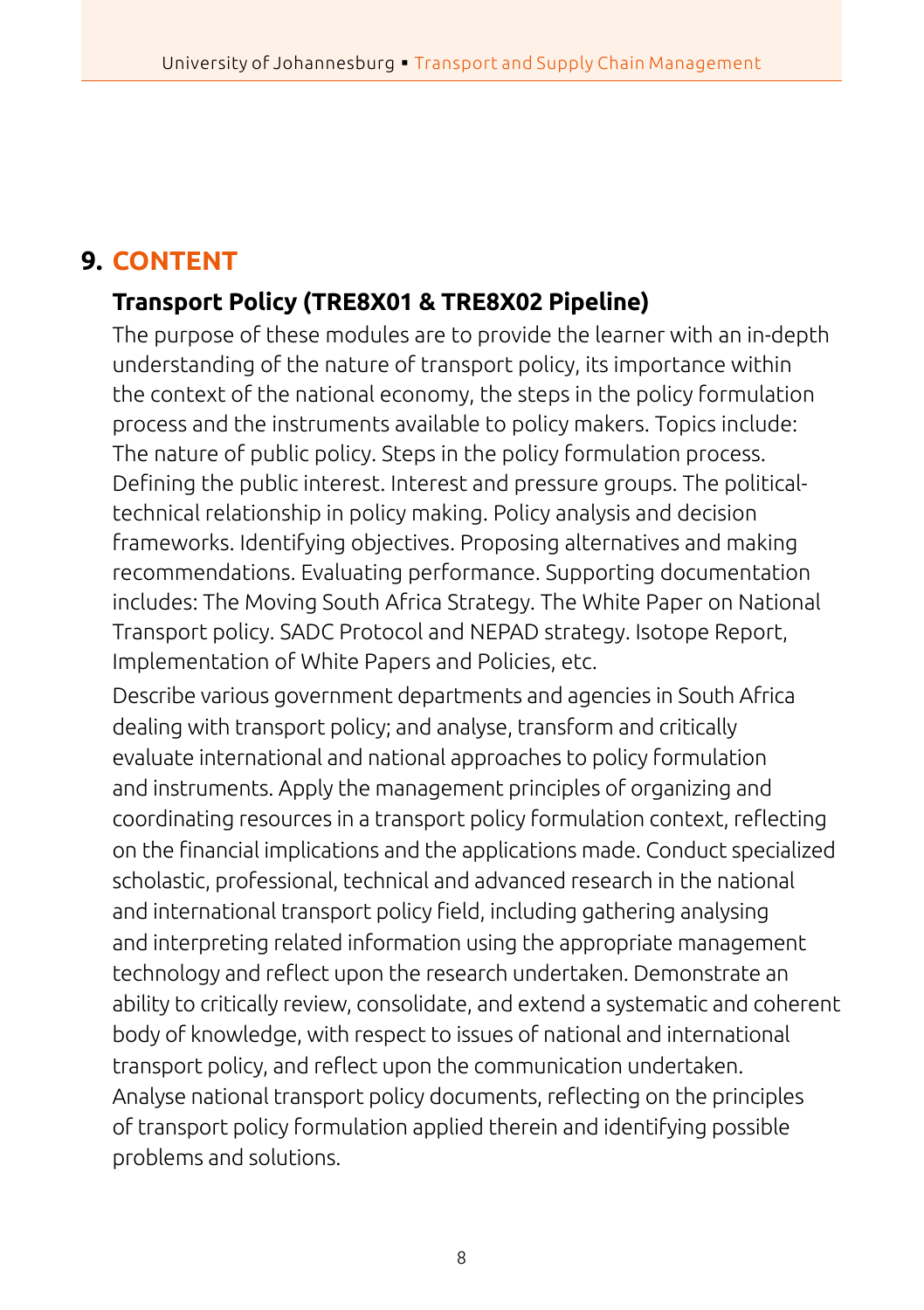#### **Transport and Land Use Planning (TRE8X03 Pipeline) & Infrastructure Studies (TRE8X04)**

The purpose of the transport and land-use planning module is to equip participants with a sound theoretical and practical knowledge of the major aspects of Transport and Land-use Planning. On completion of this module, the participant should be able to apply the transport and land-use planning theories, approaches and practices. Participants will learn how to interpret and apply the current relevant transportation policy, legislation, guidelines and requirements on a specialised level. This module further touches on some of the more technical aspects of the transport planning process, particularly with respect to the gathering of Origin-Destination data and Transport Demand Modelling. The purpose of the infrastructure studies module is to equip participants with a sound theoretical and practical knowledge of the major aspects of Transport Infrastructure. On completion of this module, the participant should be able to explain the outcomes, principles, theories, approaches and practices, related to infrastructure, as well as some of the more technical aspects and processes.

#### **Research Project (TRE8X15)**

The purpose of the module is for students to understand the rationale for research and to gain skills in undertaking field research. The module culminates in the submission of a scientifically correct and academically sound research proposal. This module covers the following topics: UJ Library orientation (workshop), ethical considerations in research, an introduction to Social Sciences research, research proposal workshop, quantitative research methods, qualitative research methods, quantitative data analysis and presentation (workshop) and qualitative data analysis.

#### **Contemporary Issues in Logistics Management (LMA8X01)**

The purpose of this module is to equip students with knowledge of the nature and impact of pertinent modern day issues confronting logistics managers. This module will enable students to understand and reflect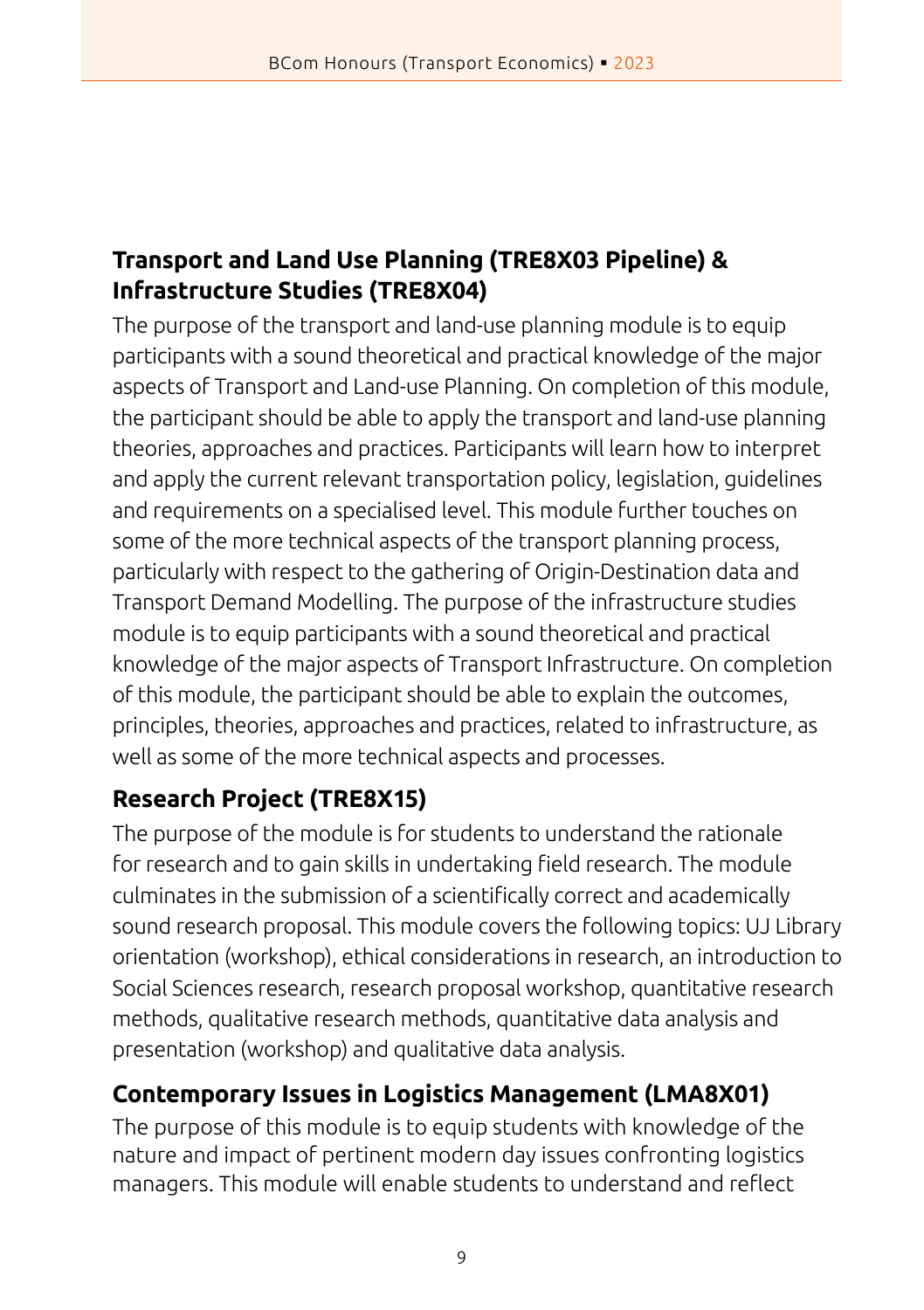on the impact of modern day technological advances, key trends in logistics management and developments in sustainable logistics, logistics strategies and operations. The following study units are covered: Green operations and supply chain management, Design for the environment (DfE), Sustainable management strategies, Contemporary digital systems, contract logistics and city logistics.

#### **Supply Chain Management (LMA8X02)**

The purpose of this module is to develop highly specialised applied competence enabling students to critically analyse and explain the principles and importance of supply chain management. To create an understanding of the way supply chain management impacts all areas of the business organisation and how businesses can improve their competitive positions by employing supply chain practices. The following topics are covered: Understanding supply chain management and related concepts, supply chain management vs. logistics management, supply chain business processes, supply chain models, supply chain structures, purchasing issues in supply chain management, operations issues in supply chain management, distribution issues in supply chain management and co-ordination and technology in the supply chain.

#### **Road Freight Transport (TRE8X09 & TRE8X10)**

The purpose of the course is to familiarise the learner with all aspects relating to road freight transport and its role in the national economy. Topics include: The extent of road freight transport. Modal characteristics and inherent advantages. Intermodalism – opportunities and developments. Intermodal technology – Door-to-door logistics. Practical road/rail interface. Policy recommendations – the White Paper on Transport. History, evaluation and current status of road transport and legislation. The RTQS. Law enforcement and management. Role of public and private sector in road freight transport. Types of carrier ownership. Own transport vs. for-hire transport. Transport planning. Routing and vehicle utilisation. Vehicle specification and design. Legislation on hazardous products and abnormal loads. Costing and pricing of transport.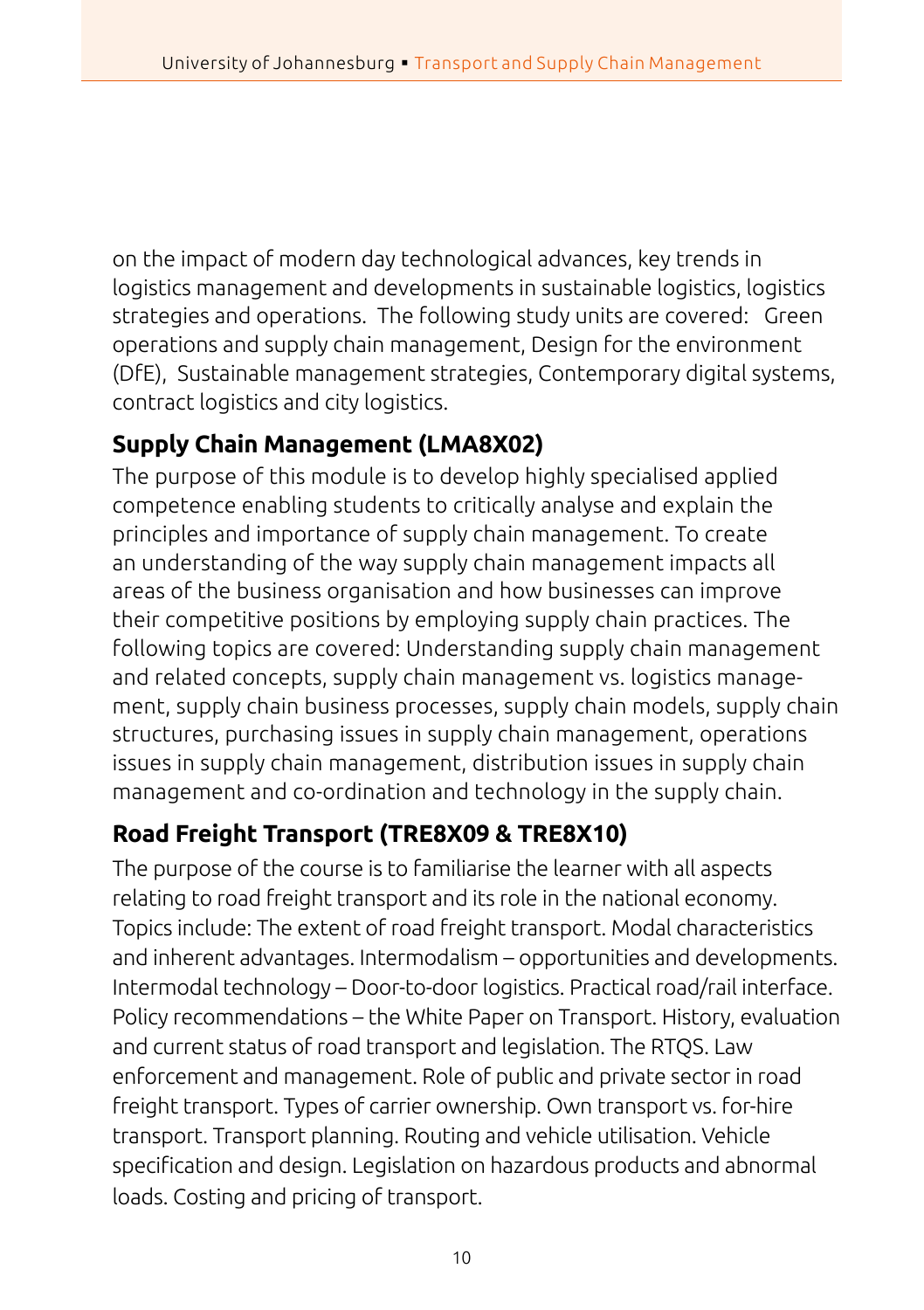#### **Rail Transport (TRE8X07 & TRE8X08)**

The purpose of these modules are to familiarise learners with the principles and issues relating to rail transport and the role of the mode in the national economy. Topics include: Brief historical background of rail transport. The role of railways in the Southern African context. Current issues in rail transport in South Africa. Market shares and financial aspects. Rail cost patterns. Analysis of cost patterns. Tariff setting in a rail context. Management and control of railway operations. Marketing of railway services. Privatisation and its implications. Technical matters. Co operation with other modes and intermodal arrangements. Railways and tourism. Railway and rural development. Concessioning and contracting in of rail transport.

#### **Public Transport (TRE8X05 & TRE8X06)**

The purpose of these modules are to give learners an in depth understanding of issues relating to public passenger transport in South Africa and to suggest solutions to the problems from an organisational, operational and technical point of view. The modules cover: The history of cities and the relationship between urbanisation and economic progress. The link between efficient transport and efficient cities. Basic human needs and constitutional principles of social equity. "Seamless" public transport. Minimum service levels and service parameters for public transport. Formal and informal services. Administrative arrangements. Subsidy issues. Deregulation and privatisation. Modal analysis and comparisons. Operational and economic evaluations. Concessioning and contracting in public transport. Contract specification and design. Route patterns and scheduling. Legislative aspects and the implications of the White Paper on transport. Rural transport issues.

#### **Maritime Transport (TRE8X11 & TRE8X12)**

The module cover: The organisation of sea transport – major institutions, shipping lines, port authorities, governments. The demand for and supply of shipping – bulk/liners/tramp services. Global trading and cyclical factors. Shipping economics and pricing. Conference systems.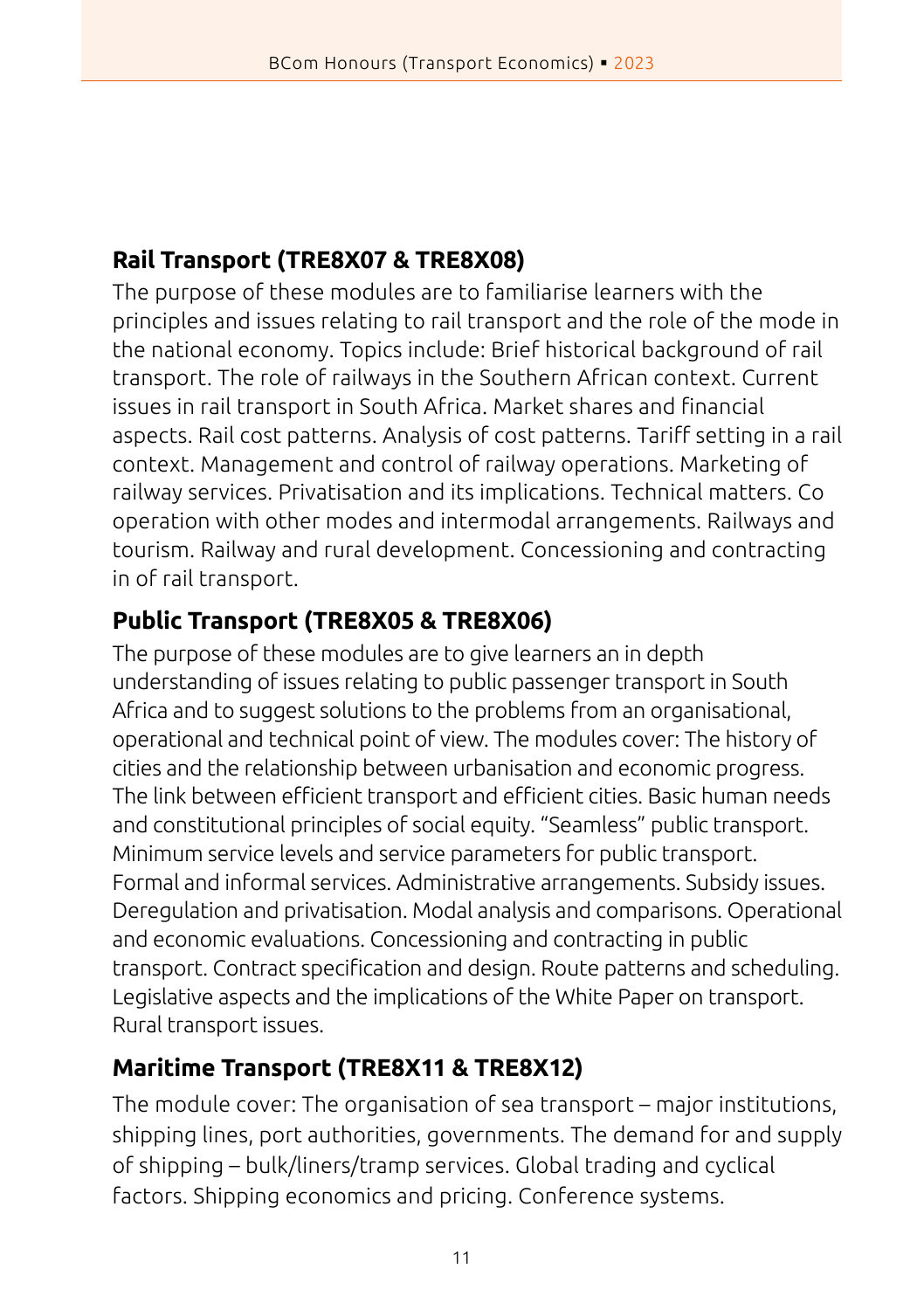Shipping policy instruments. Types of ships. Equipment on ships. Documentation in international trade. Port Management. Safety at sea. Ship registration and financing. Qualification standards. Shipping Law and Regulations. Pollution and salvage legislation. Flags of convenience. International conventions. National and international policies on maritime issues.

#### **Aviation Transport (TRE8X13 & TRE8X14)**

The purpose of these modules are to familiarize the learner with aspects related to aviation management in South Africa. Although the focus of the module is to concentrate on airlines and airport management, aviation legislation and institutional structures, it will also be expected of the learner to understand the economics, costing procedures and unique characteristics of the airline industry. At the end of the module learners will have a thorough theoretical base that will enable them to manage aviation tasks. History and role of aviation in South Africa. Domestic and international air transport policy. The White Paper on Transport and various international agreements and conventions. Roles and responsibilities of institutional structures, like the Airports Company and other governmental institutions. Airline Management and organization. Pricing, demand and output determination. Airline scheduling. Fleet planning and aircraft selection. Aircraft financing and passenger marketing. Aviation infrastructure. Airport administration and management. Airport costs. Airport pricing strategies and policies. Revenue recovery structures.

#### **Contemporary Issues in Transportation (TRE8X20)**

The purpose of this module is to allow the student to analyse the contemporary issues in transportation in South Africa as well as globally. Students will be prepared to evaluate the role of intelligent transport systems. Various new technologies, such as big data analytics and on demand transport will be identified and examined. Lastly, students will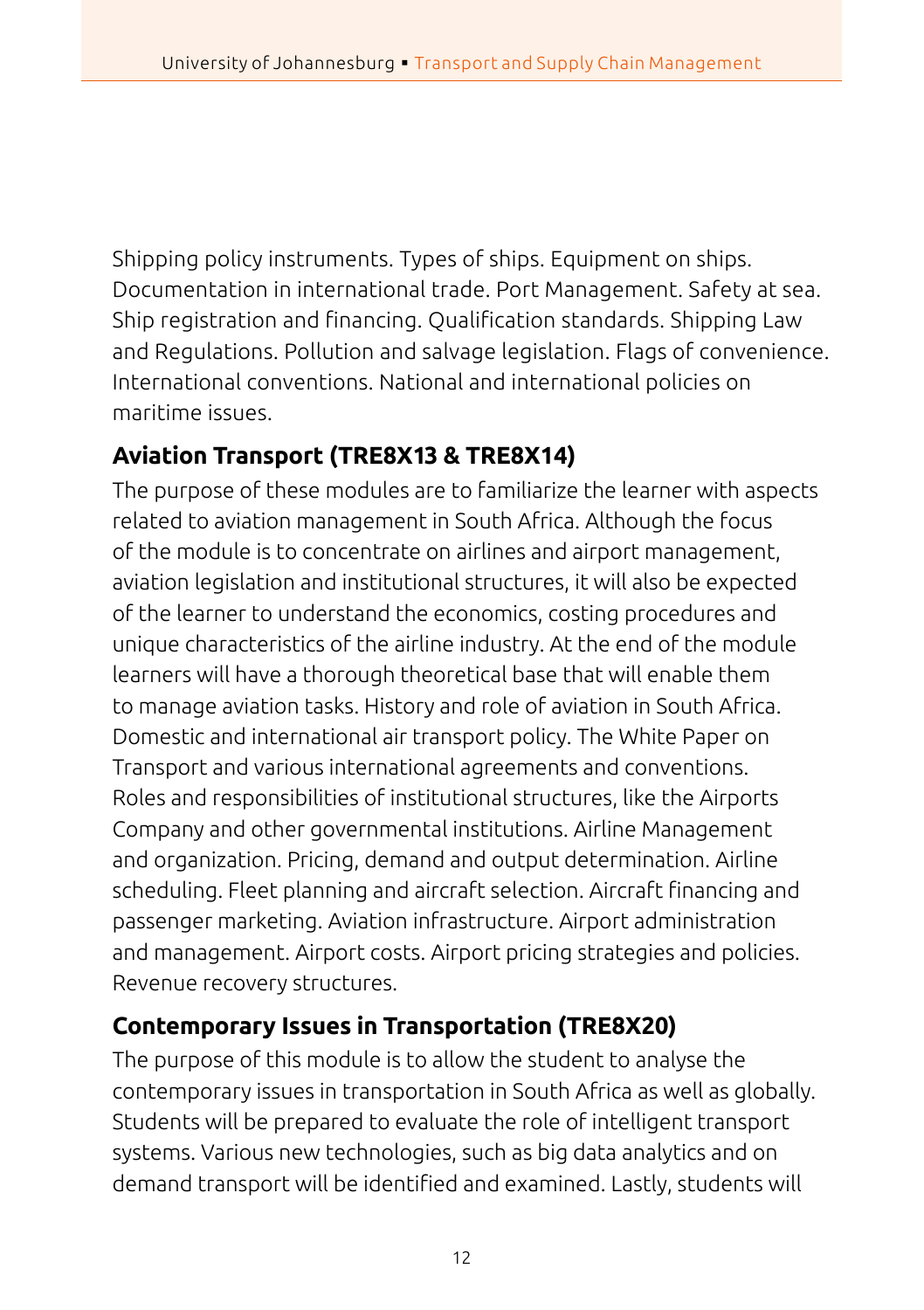have to reflect on knowledge acquired with regard to contemporary issues in transportation.

#### **Principles of Transport Economics (TRE8X18)**

The purpose of this module is to introduce the student to the principles of transport economics with a focus on competition and ownership issues. Students will also be required to summarise the price formation concept with specific reference to demand and supply of transport services, elasticity, marginal costing and consumer surplus. Students will be required to reflect on the role transport plays in the economy of a country.

#### **Transport Policy and Regulation (TRE8X17)**

The purpose of this module is to identify and evaluate the roles and responsibilities of the South African agencies in the implementation of transport policy and reflect upon the application of transport regulatory concepts and principles on a highly specialised level. The student is required to review and evaluate the different stakeholders in transport policy formulation and reflect on their individual roles and needs particularly in the context of a team scenario. The module will enable students to conduct specialised research in the transport policy formulation field and make a contribution to the level of knowledge by analysing, transforming and evaluating new information, abstract data and concepts including evidence from a range of sources, thus positively impacting on the economy and contributing to the redress of poverty in the country.

#### **Urban Transport Studies (TRE8X16)**

The purpose of this module is to Identify and critically evaluate the roles and responsibilities of the South African agencies involved in the implementation of transport planning policy, legislation, and guidelines. Apply the management principles of organising and coordinating resources in a transport planning/project context, reflecting on the financial implications and the applications made to resolve highly specialised